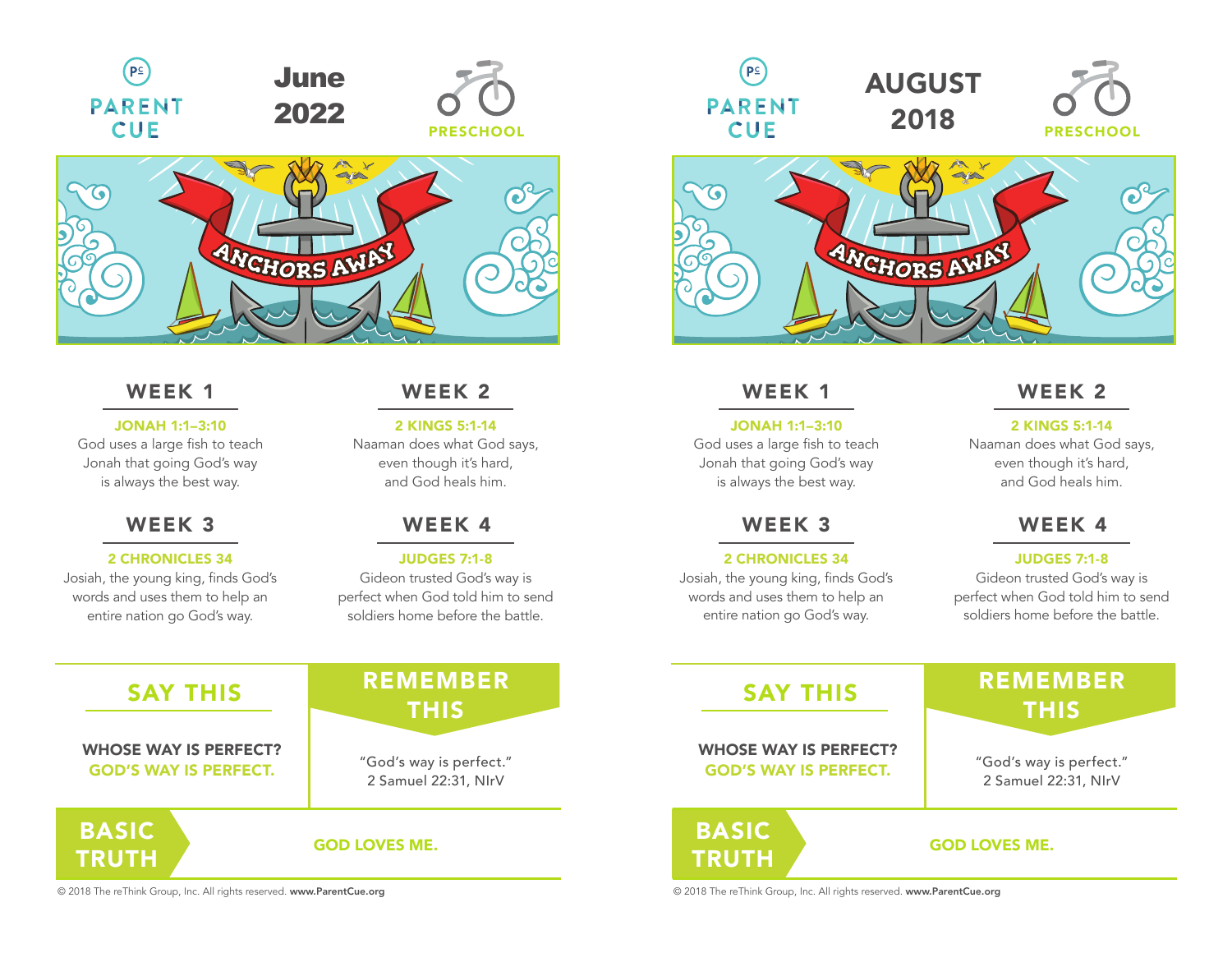



# DO THIS



# **MORNING TIME**

When you go in your child's room this month, say, "Good morning! I see someone Mommy loves and Daddy loves and (name people who your child knows) and God loves! God loves you SO much!"



# DRIVE TIME

As you drive, ask your child to guess which way you will go by pointing in that direction. When you get where you are going, say, "Good job guessing! When we go God's way we don't have to guess if it's right because God's way is perfect!"



# CUDDLE TIME CUDDLE TIME

Cuddle up with your child this month and pray, "Dear God, thank You for loving us so much. You are so good and perfect. Please help me to trust in Your love and follow Your way so I can lead [child's name] to trust and follow You too. Life with You is always better. I love You, God. In Jesus' name, amen."



# **BATH TIME**

Add a fun wind-up bath toy to bath time this month. Each time you wind the toy, ask your child which way he/she thinks it will go. Talk about how we should always go God's way because God's way is perfect. Note: Amazon has a large selection.

Download the free Parent Cue App AVAILABLE FOR IOS AND ANDROID DEVICES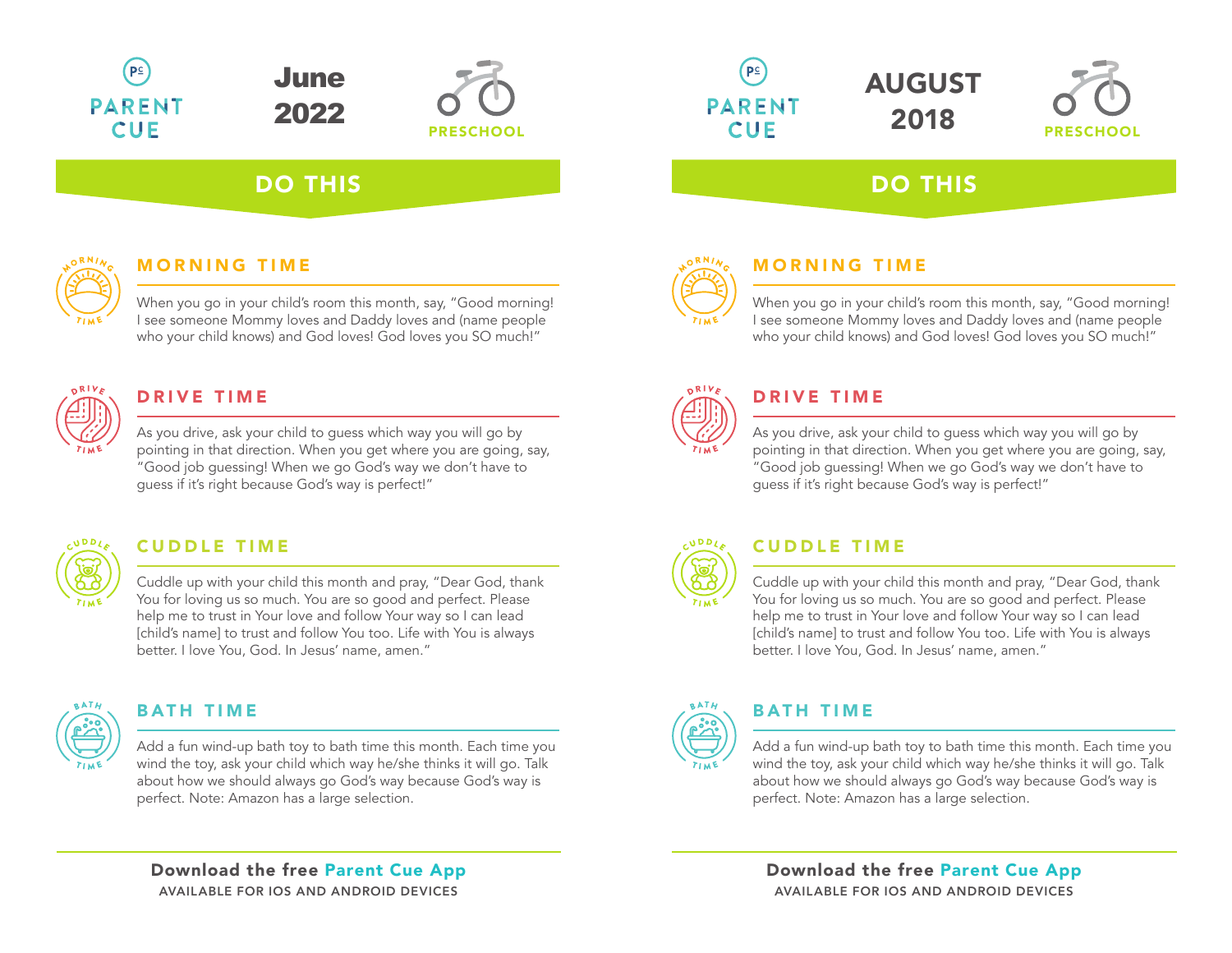



# **BIBLE STORY**

#### JONAH 1:1–3:10

God uses a large fish to teach Jonah that going God's way s always the best way.

# **SAY THIS**

#### WHOSE WAY IS PERFECT? GOD'S WAY IS PERFECT.

# DO THIS



# **MORNING TIME**

When you go into your child's room this month, say, "Good morning! I see someone God loves! Who do I see? (Pause.) Yes, I see [child's name]! God loves [child's name]!



### DRIVE TIME

As you drive, encourage your child to pretend to drive [his/her] own imaginary car. Each time you make a turn, say, "We're going this way," and, "Now we're going this way." When you get where you're going, say, "We go God's way because God's way is perfect!"



### CUDDLE TIME CUDDLE TIME

Cuddle up with your child this month and pray, "Dear God, I know You love us and Your way is perfect. Help me to trust and follow Your way so I can lead [child's name] to follow Your way too. I want [him/her] to know that because You love us so much, we can always trust to go Your way. I love You, God. In Jesus' name, amen."



# **BATH TIME**

Add shaving cream to the side of the tub this month. Say, "This is the way we spread it flat. This is the way we make a circle." Continue showing your child "the way" to make smiley faces, straight lines, and dots. (Keep it simple.) Tell your child that we should always go God's way because God's way is perfect.